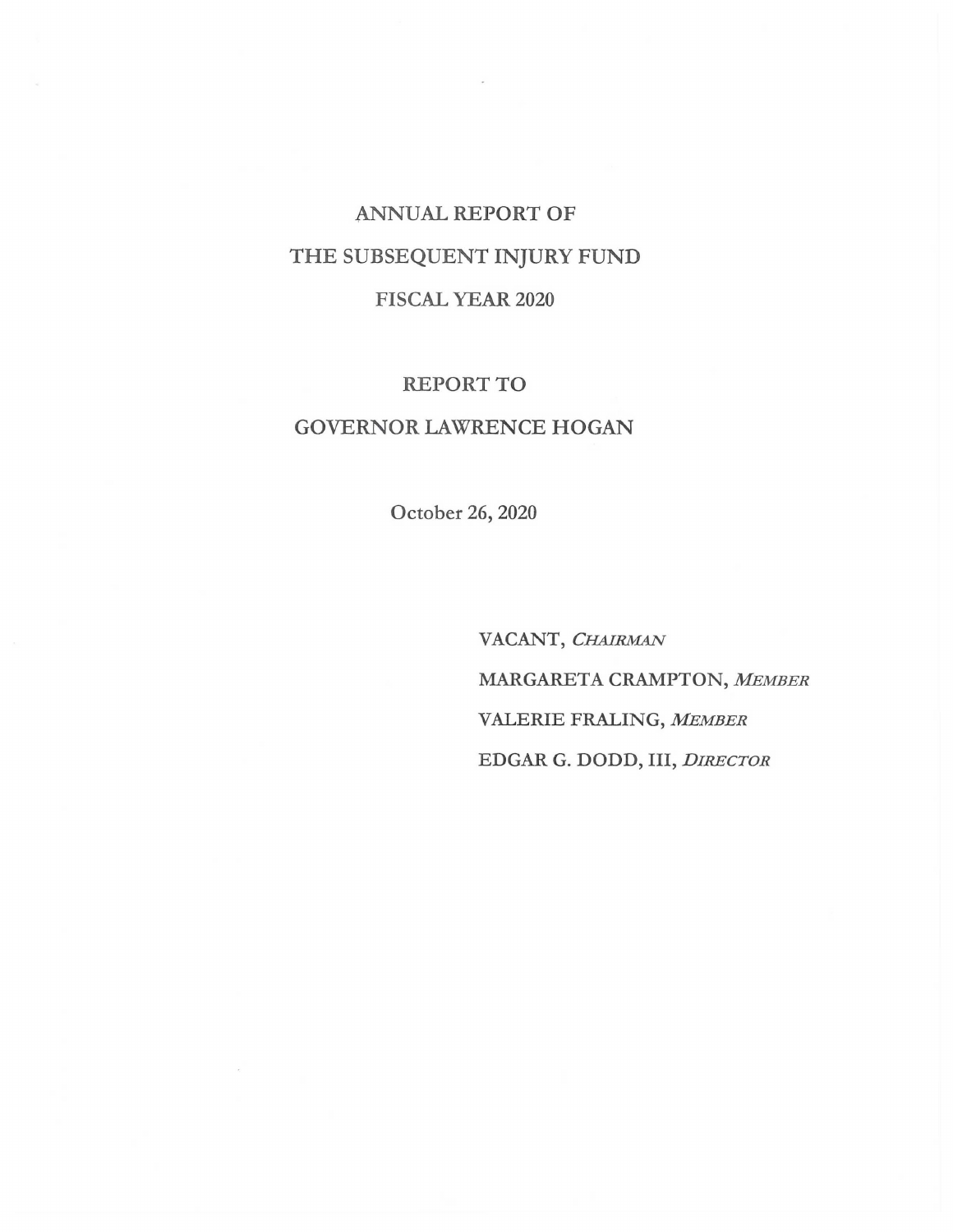## **PROGRAM DESCRIPTION**

The Subsequent Injury Fund reviews and investigates workers' compensation claims that involve pre-existing health conditions that substantially increase the disability of injured workers. The liability of employers and insurers is limited to compensation for the damages caused by the current injury, and The Subsequent Injury Fund incurs all additional liability from the combined effects of all injuries and/ or conditions. The Fund derives its income from assessments of insurance companies on awards of compensation for permanent disability.

### **MISSION**

To provide workers' compensation benefits to disabled workers who experience the combined effects of pre-existing disabilities and accidental work-related injuries.

# **SUBSEQUENT INJURY FUND CURRENT BOARD COMPOSITION**

Vacant, Chairman Representing the Business Sector

Margareta Crampton, Member Representing Labor

Valerie Fraling, Member Representing the Public Sector